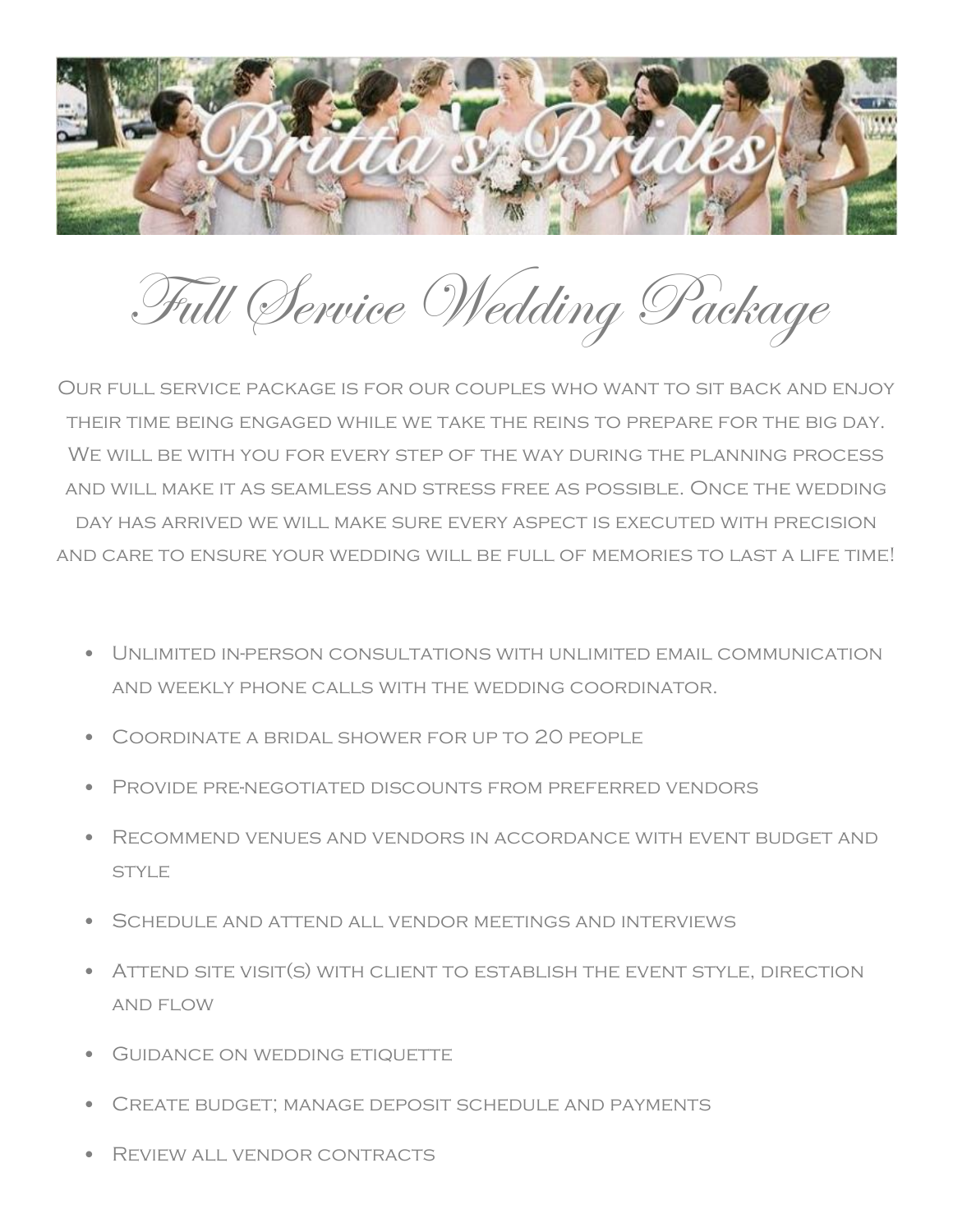- Decor conceptualization and coordination for overall event vision and design such as centerpieces, sweetheart table, welcome table, guest book, cake table, Etc.
- Act as the liaison between client and vendors for all logistical needs
- Create complete customized timeline for celebration and share with all vendors
- Provide guidance and sample text for printed materials including: save the date, invitation, ceremony program, officiant script, menu, and thank you cards
- Advise on menu planning and attend tasting with caterer
- Source and order items and packaging for favors and welcome gifts **BAGS**
- Provide and maintain spreadsheet templates for the following: guest list, RSVP's, seating plan, photography shot list, payment schedule and "do not play" list

## WEDDING WEEK

- Attend final meeting with client and collect all celebration elements
- Confirm all details and arrival times for vendors
- Coordinate rehearsal with (or without) Officiant
- Confirm & check in with all wedding vendors during week of the **WEDDING**
- Help arrange any personal décor or rental items
- Provide schedule for family and VIP guests
- Coordinate all printed materials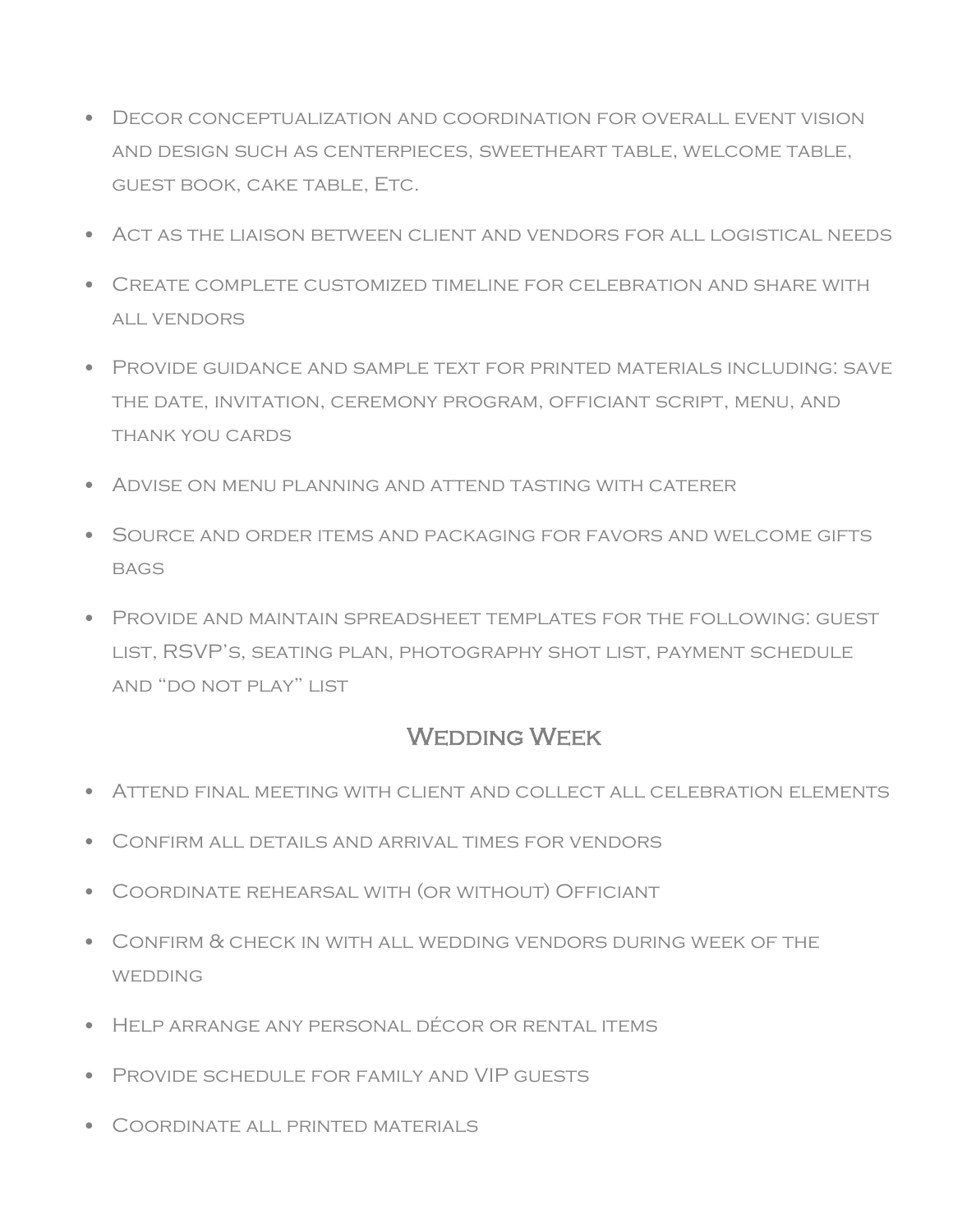## WEDDING DAY

- Ensure proper placement of seating cards, favors, programs, signage, card box, guest book, and simple décor as planned
- Setup specialty linens not provided by venue or caterer
- Coordinate all aspects of wedding celebration
- Coordinate all deliveries and installations of celebration in accordance with vendor contracts
- Coordinate distribution of final payments and gratuities
- Manage and coordinate transportation for family and guests
- Provide event emergency kit (including sewing kit, stain remover, etc)
- Organize and cue the wedding party and family for the processional
- Distribute final payments and gratuities to all vendors
- Organize and set up escort cards, place cards and menu cards
- Oversee timely "flip" of room from ceremony to reception, if needed
- Conduct final lighting, sound and temperature inspection prior to guest arrival
- Conduct final seating and table check prior to guests welcomed to **RECEPTION**
- Cue all music changes and speeches with band/DJ
- Cue guest of honor and family for special moments including: cake cutting, toasts and dancing Serve as point person for all vendors cueing timing throughout event
- Manage and remedy all moment-to-moment challenges
- Arrange favors (if applicable)